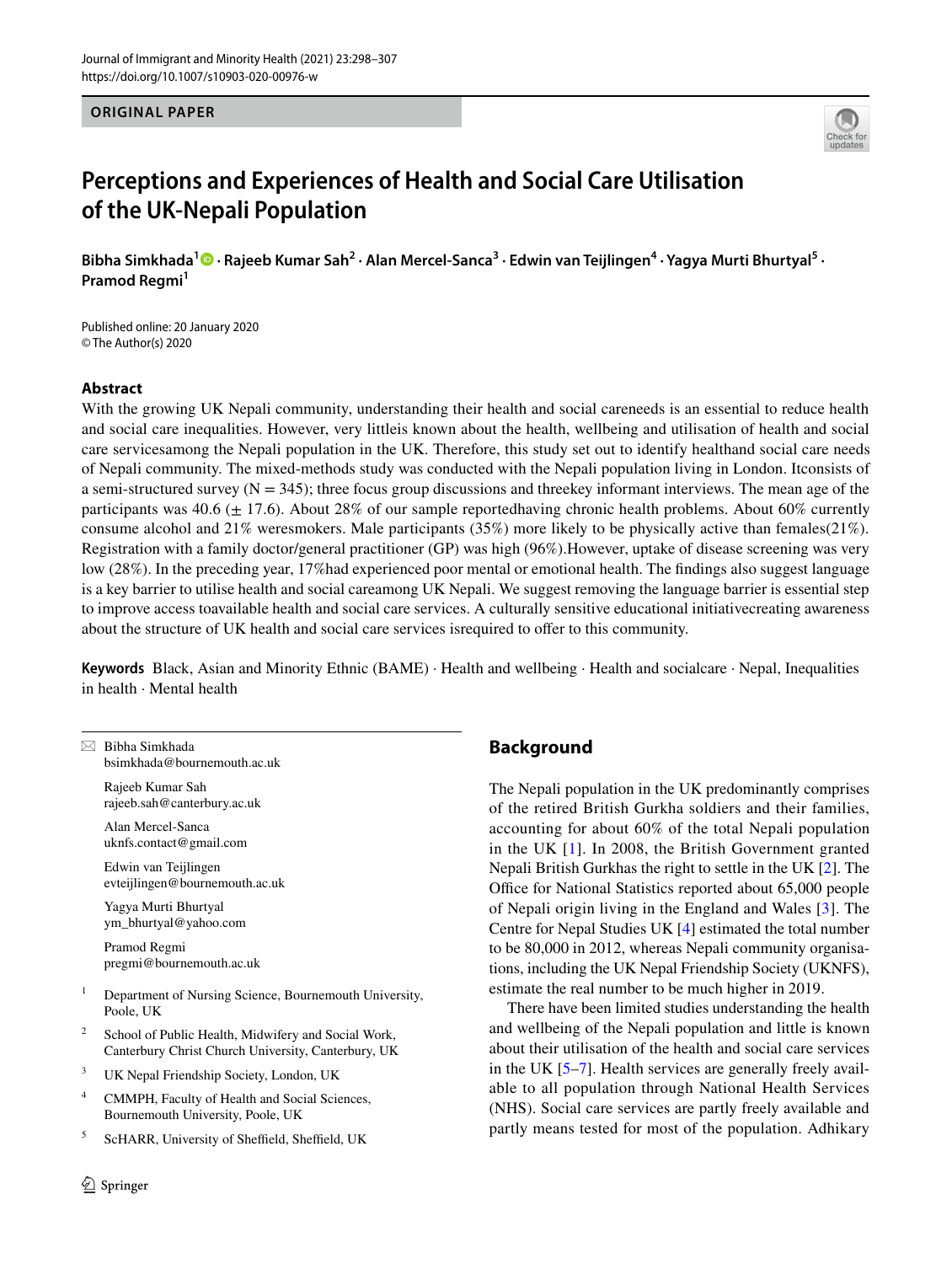et al. [\[7](#page-8-5)], found that only 38% Nepali in the UK were registered with a dentist. Casey [[6](#page-8-6)] reported chronic illnesses such as hypertension, diabetes and obesity among the elderly and sexual health issues, alcohol/drugs, high prevalence of TB (tuberculosis) among the younger population as key problems among the UK Nepali population. There are challenges to the Nepali population [\[8](#page-8-7)[–11\]](#page-8-8) in accessing health and social care in the UK, for example as indicated in recent studies on sexual, mental health and wellbeing issues.

Moreover, the Nepali community's lack of understanding of the NHS restricts their access to primary care, hospitals and other NHS-health and social care services. At the same time the NHS and social care services have minimal understanding and awareness of the specifc health and social care needs of the UK Nepali community within the wider Black, Asian and Minority Ethnic (BAME) community. Better knowledge and understanding of the health and wellbeing of the Nepali population and their health-seeking behaviour could help to promote the uptake of health and social care. latter is important for promoting better health and the introduction of evidence-based practice to meet the needs of the Nepali community.

Hence this study aimed to: (a) identify health and social care needs of the Nepali community; (b) understand the gaps and barriers in accessing the available sexual and mental health services; (c) assess health inequalities experienced by Nepali population towards accessing health and social care services. It also intended to provide evidence based information to the NHS to engage efectively and comprehensively with the Nepali community in promoting positive healthcare for all.

### **Study Design and Methods**

This study was carried out among Nepali people living in the Royal Borough of Greenwich in London. This is one of the largest Nepali communities in the UK with around 4,000 people, which is about 1.7% of the borough's total population [\[12\]](#page-8-9). We applied a mixed-method concurrent approach [\[13,](#page-8-10) [14\]](#page-8-11) to collect data from Nepali population aged 18 years and above. Our participants included young people, adults, elderly, professionals, unemployed coming from diverse Nepali sub-ethnic groups that provided wide range of NHS and social care experiences and health related concerns within the community [[15,](#page-8-12) [16\]](#page-8-13). The eligibility criteria for the study included individuals who lived in the UK for more than six months and who were eligible to access relevant services. Similarly health and social care professionals who were providing services to the Nepali community were eligible for the study.

For the qualitative data, we employed key informant interviews (KIIs) and focus group discussions (FGDs) in the community  $[17]$  $[17]$ . Two of the authors  $(BS + RS)$  conducted the interviews  $(n=3)$  and FGDs  $(n=3)$ . The key informants included pharmacists who provided services to the Nepali population and social/community workers from the community who provided the support for the elderly population and people who lacked English language literacy. FGDs were conducted with a mixed group of elderly population and a male-only adult group (FGD participant's age ranged between 28 and 45 years). We also aimed to interview women, despite several attempts women could not commit due to work and family commitments. All interviews and FGDs were carried out in Nepali and then transcribed and translated into English. A thematic analysis was used for the qualitative data  $[18]$  $[18]$ . We applied different strategies to ensure the rigour of the qualitative research process. First, we audio recorded and transcribed the interviews and focus groups word by word, next transcripts were translated by independent bilingual researcher. The transcripts were also cross checked with audio recordings to ensure trustworthiness. In addition, some of the transcripts were analysed by a second member of the team to ensure quality of the data analysis.

Similarly, the quantitative data was collected using semi-structured survey questionnaires, which was available in both Nepali and English languages. Since there was no existing questionnaire our research team designed and tested an instrument specifcally for the study. The survey questionnaires were completed by the participants with the support of enumerators, while the whole process of data collection was facilitated and monitored by the lead research team. The enumerators were bilingual (Nepali and English) and were recruited from the Nepali community in Greenwich. BS and RS provided the data collection training to the enumerators, who helped them to support participants with completing the survey questionnaires in Nepali or English. The survey included information around participants' sociodemographic information, lifestyles, health and social care service accessibility, community service use, sexual health issues, and mental health and wellbeing issues. A total number of 345 survey questionnaires were completed. However, 338 were included in this paper due to missing information in seven. We managed and analysed the data through SPSS version 21. For the health and lifestyle variables we analysed gender differences using  $\chi^2$  $\chi^2$  tests. In Table 2, only statistically signifcant p-values have been reported. Qualitative and quantitative data were triangulated around the themes of access and experiences of health and social services within the Nepali community [\[19](#page-8-16)].

Ethical approval was obtained from Bournemouth University and individual informed consent was obtained prior to survey participation and interviews. Every precaution was taken to maintain and ensure the confdentiality and anonymity of the participants. Confdentiality within the focus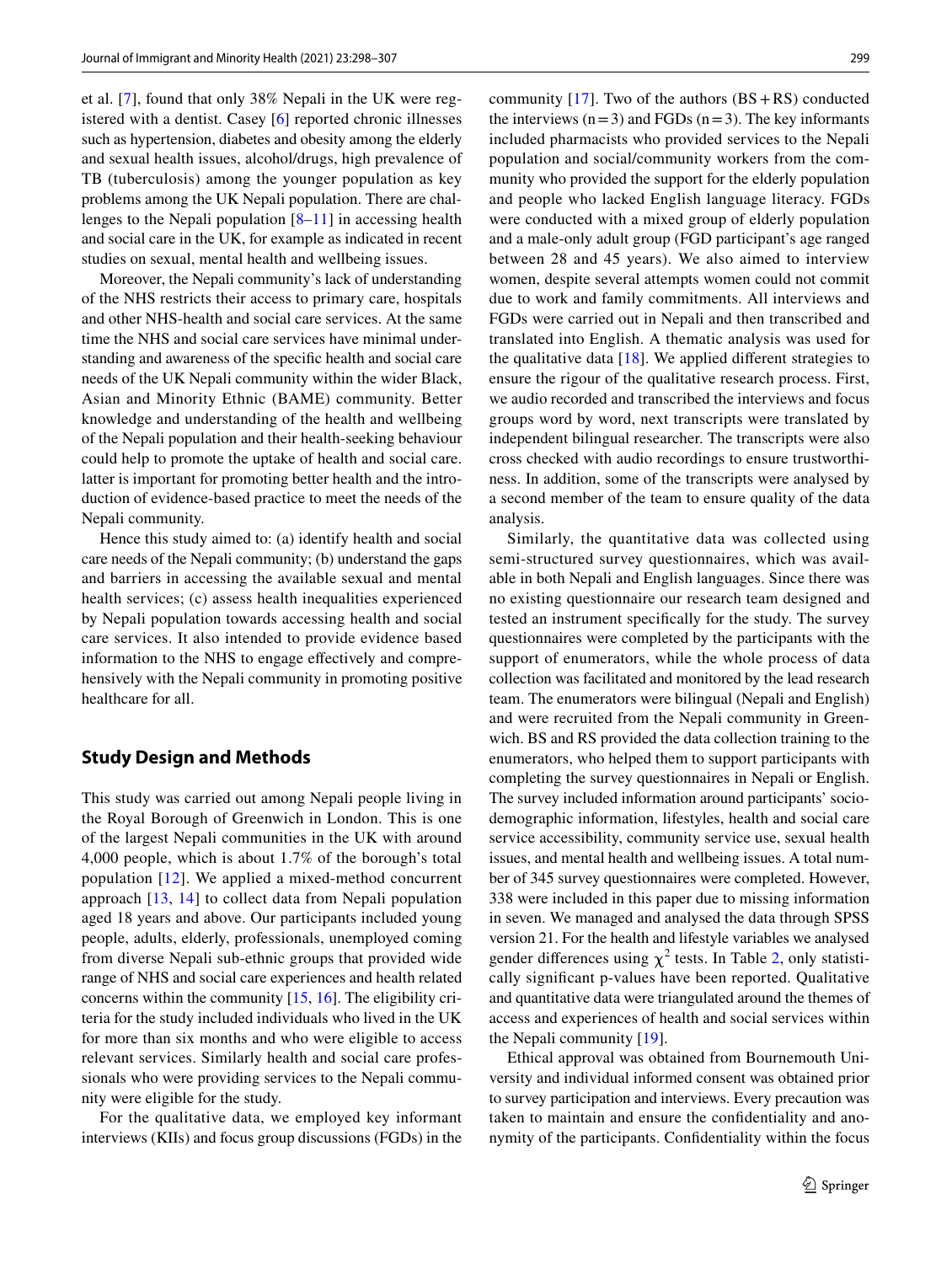groups was strictly maintained, and transcripts and tapes were also encoded to ensure anonymity.

# **Findings**

The key fndings from the quantitative and qualitative analysis are presented under fve domains.

# **Socio‑Demographic Characteristics and Common Health Problems**

A higher proportion of men (61%) completed the survey questionnaires compared to women (39%). Mean age of the research participants was  $40.6 \ (\pm 17.6)$  years with female participants being younger than males (mean  $38.2 \pm 15.6$ vs  $42.2 \pm 18.4$ ). Over half (58%) of our respondents were permanent residents in the UK. Most respondents (72%) were employed with 46% working full time, 68% had an annual income of less than £10,000 per year, and 46% had A-level education; just 26% were university graduates. We asked respondents "How do you rate your English language skill?". Only 34% reported that they were fuent in English, the majority having poor English language capacity, mainly women and the elderly. About 26% lived in their own house/ fat and 68% of participants lived in rented accommodation: very few (6%) lived in council housing.

Discussions with key informants and FGD participants indicated many elderly were living in an inappropriate accommodation, especially those with poor mobility and chronic health conditions:

...It is difficult to live in a shared house...Main problem is in using toilet… There is one toilet and many people are living in one house....a friend living in the shared house, she has one room upstairs. She has problem in her leg. She find difficult to walk upstairs. She has to cook food downstairs and take food upstairs to eat in her room **(FGD with elderly, 2)**.

…majority of the elderly in this area are living in very poor houses…most are in shared houses. Landlords are not treating them very well as they are splitting one room into two rooms and charging same rent as bigger room for tiny room. Some houses I have visited do not have a single window and there was not good ventilation. They hardly have space to walk. There are about 9-10 people in one house with one toilet **(Volunteer Social Worker)**.

Table [1](#page-2-0) shows the most common health problems among participants, 28% reported chronic health problems, including high-blood pressure, diabetes, high cholesterol, asthma and TB.

<span id="page-2-0"></span>**Table 1** Top 5 common health problems (self-reported)

| Health problem      | Yes N $(\%)$ | Male N $(\%)$ | Female N $(\%)$ |
|---------------------|--------------|---------------|-----------------|
| High blood pressure | 62(18.3)     | 38 (18.3)     | 24 (18.5)       |
| <b>Diabetes</b>     | 43 (12.7)    | 28(13.5)      | 15(11.5)        |
| High cholesterol    | 23(6.8)      | 12(5.8)       | 11(8.5)         |
| Asthma              | 14(4.1)      | 8(3.8)        | 6(4.6)          |
| Tuberculosis        | 5(1.5)       | 3(1.4)        | 2(1.5)          |

## **Lifestyle Related Behaviour**

Table [2](#page-3-0) shows lifestyle-related behaviour, incorporating information and discussions about dietary habits, physical activity, smoking, alcohol consumption and drugs. Please note all behaviours are self reported. Just over one third (35%) of male participants had more than 6 h of physical activity compared to only 21% of women. A large number of the Nepali population rely on walking as their main form of exercise. Vigorous exercise such as attending a gym, swimming, running or playing sports, were more common in males compared to females. Our study revealed only 50.3% reported they consumed five or more portions of fruit and vegetables daily.

Over 60% of participants were currently alcohol users, 21% were smokers and about 10% were smokeless tobacco users that included chewing tobacco (*Surti/Khainee*), Areca nut (*Supari*), Betel Leafs (*Pan*), Gutkha (a powdery, granular white substance). About 28% of men were currently smoking cigarettes compared to 8% of women, and 70% of males consumed alcohol compared to 46% of females. About 30% in our study reported the level of alcohol intake as harmful to their health. Few participants reported using illegal drugs. Although one local pharmacist expressed concerns about widespread drug misuse among the younger Nepali population, less than 2% reported they use illegal drugs.

## **Health Services Use: Satisfaction and Barriers**

The qualitative data revealed signifcant barriers to uptake of available support services (rehabilitation, etc.) highlighting: lack of knowledge (how and why specifc drugs were harmful), fear of drug use disclosure, censure from family, and feelings of humiliation and guilt were the main concerns, as evidenced below:

…a lot of people (Nepali) do not know about the service. They only come in when they are really struggling. There are only 10-11 people in therapy programme...Nepali people feel more shameful to seek support when they have problem. They do not use services, as much as other drug addict, as they have to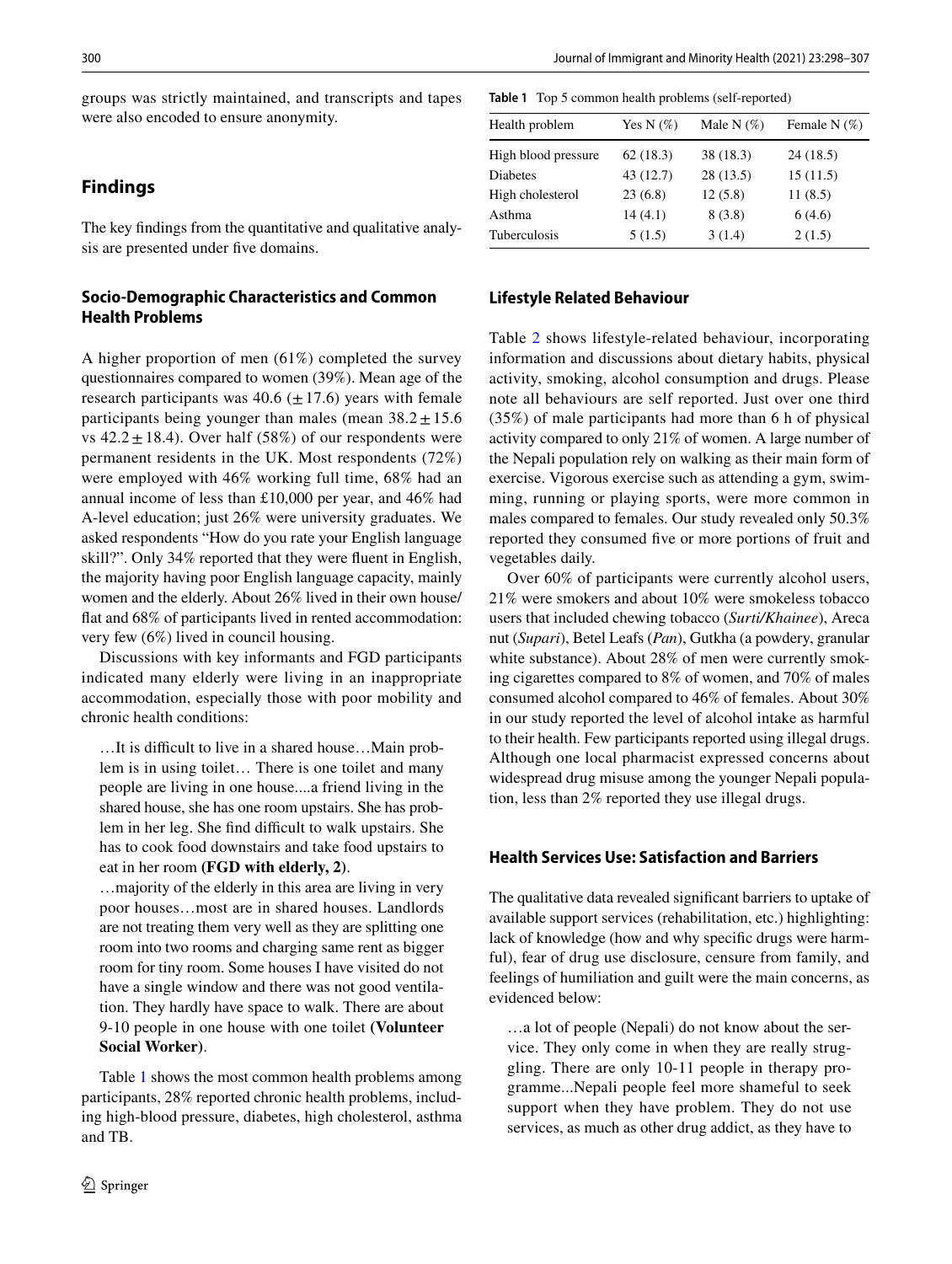<span id="page-3-0"></span>**Table 2** Lifestyle related behaviour

| Variables                                               | Yes $(\%)$ | Male $(N=208)$ | Female $(N=130)$ | $p$ -value |
|---------------------------------------------------------|------------|----------------|------------------|------------|
| Physical activity per week                              |            |                |                  |            |
| Never                                                   | 65 (19.2)  | 31 (14.9%)     | 34(26.2%)        | 0.015      |
| $1-5$ h                                                 | 173(51.2)  | $104(50.0\%)$  | 69 (53.1%)       | <b>NS</b>  |
| 6 or more hours                                         | 100(29.6)  | 73 (35.1%)     | 27 (20.8%)       | < 0.005    |
| Type of physical activity                               |            |                |                  |            |
| Walking                                                 | 209(61.8)  | 128 (61.5%)    | 81 (62.3%)       | <b>NS</b>  |
| Gym                                                     | 78 (23.1)  | 62(29.8%)      | $16(12.3\%)$     | < 0.001    |
| Swimming                                                | 45(13.3)   | $32(15.4\%)$   | 13 (10.0%)       | <b>NS</b>  |
| Running                                                 | 72(21.3)   | 57 (27.4%)     | 15(11.5%)        | < 0.001    |
| Play sport                                              | 48 (14.2)  | 45 (21.6%)     | 3(2.3%)          | < 0.0001   |
| Exercise at home                                        | 73 (21.6)  | 41 (19.7%)     | $32(24.6\%)$     | <b>NS</b>  |
| Yoga                                                    | 6(1.8)     | $3(1.4\%)$     | 3(2.3%)          | NS.        |
| Dietary habit (per day)                                 |            |                |                  |            |
| Intake of more than five por-<br>tions of fruit and veg | 170(50.3)  | 113 (54.3%)    | 57 (43.8%)       | 0.07       |
| Smoking                                                 | 70 (20.7)  | 59 (28.4%)     | 11 $(8.5%)$      | < 0.0001   |
| Alcohol consumption                                     | 204(60.4)  | 144 (69.2%)    | $60(46.2\%)$     | < 0.0001   |
|                                                         |            |                |                  |            |

\*\*\**P*<0.0001, \*\**P*<0.001, \**P*<0.005

*NS* non-signifcant

hide it from their parents and friends… **(Pharmacist 1)**.

Although over 96% of participants reported to have registered with an NHS General Practitioner (GP) also refer to family doctor. Only 39% had 1–2 GP visits in the last 12 months: 28% did not visit their GP at all, and 6% had a very high GP attendance with 11 or more consultations. Only 45% were registered with dentists. About 38% of respondents had wellbeing check-ups, such as screenings, blood sugar monitoring and cholesterol measurement. The uptake of disease screening was very low (28%); only 25% of female participants had had cervical smear tests, and only 10% had undergone breast screening: 35% of respondents had travel vaccines before travelling to Nepal. Only a third of participants made their frst choice seeing an NHS doctor/GP when medical problems manifested,. Self-medication and asking friends or families for medical advice were more

popular choices (Table [3\)](#page-3-1), for example: Ayurvedic medicine is popular as revealed in FGDs among both younger and older adults.

…I always give frst preference to the Ayurvedic medicine .. but if it's like I can't stand the problem then of course allopathic medicine is the fast healer and I go for it .. Ayurvedic is a slow healer. But if there is time and can resist the problem then I prefer to use Ayurvedic medicine **(FGD with young male)**.

…we brought it (Ayurvedic medicines) when we came, it is for arthritis. It is common practice to use Ayurvedic medicine for arthritis. GP do not give any medicine for minor illness and even pharmacy do not give any medicine without GP's signature **(FGD with mix elderly 1)**.

<span id="page-3-1"></span>

| <b>Table 3</b> Priority for medical |  |
|-------------------------------------|--|
| advice when unwell                  |  |

| <b>lable 3</b> Priority for medical<br>advice when unwell | Priority list when unwell                     | 1st choice $(N=336)$ | 2nd choice<br>$(N = 290)$ | 3rd choice<br>$(N = 228)$ |
|-----------------------------------------------------------|-----------------------------------------------|----------------------|---------------------------|---------------------------|
|                                                           | See a physician/doctor in UK                  | 110(33%)             | 64 (22%)                  | 70 (31%)                  |
|                                                           | Self-medication/using western medicine        | 85 (25%)             | 45 (16%)                  | 31(14%)                   |
|                                                           | Ask friend or family in UK for medical advice | 73 (22%)             | 49 (17%)                  | 39 (17%)                  |
|                                                           | See a pharmacist in UK                        | 38 (11%)             | 103(36%)                  | 42 (18%)                  |
|                                                           | Use ayurvedic, herbal/alternative therapy     | 18(5%)               | 12(4%)                    | $23(10\%)$                |
|                                                           | Ask friend/family in Nepal for medical advice | 6(2%)                | 13 (4%)                   | 16(7%)                    |
|                                                           | Call a doctor/clinician back in Nepal         | 6(2%)                | 4(1%)                     | 7(3%)                     |
|                                                           |                                               |                      |                           |                           |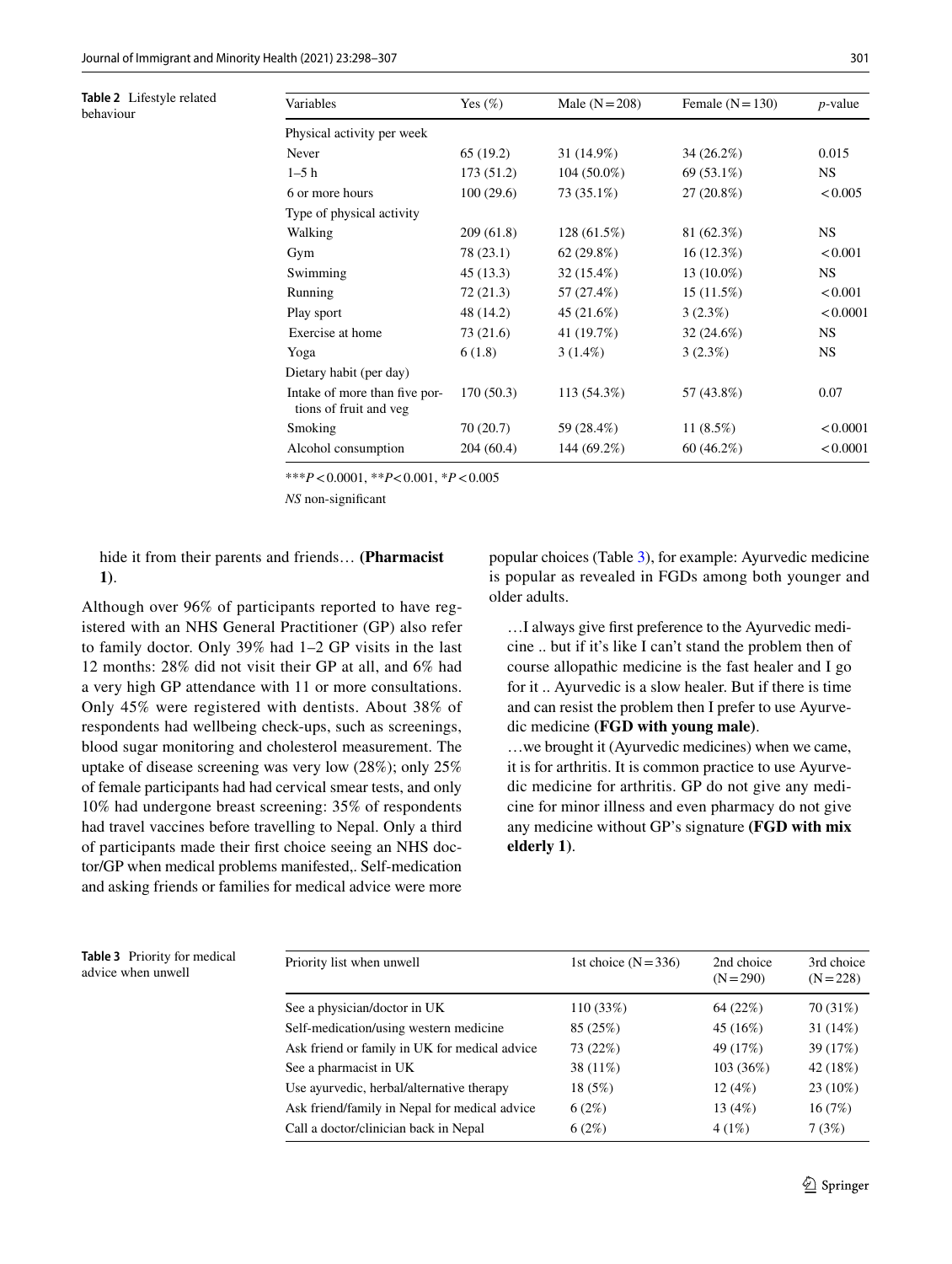Almost half of the participants (49%) were satisfed with the health services, a third (37%) had no opinion while only a minority were not satisfed with the health services. The participants reported the various reasons for dissatisfaction (Table [4](#page-4-0)).

Interestingly for the community and the NHS, four of the top fve reasons (Table [4\)](#page-4-0) for dissatisfaction were related to communication. The qualitative information showed that participants had mixed experiences from accessing health services within Southeast London, the study area. Participants valued the care and treatment they received, however many expressed language barriers as a key concern for accessing health and social care services. Elderly participants, in particular, reported their negative experiences and highlighted the key issues were delayed appointments, concerns related to issuing prescriptions (clarity on dosage, side-efects, etc.) costs and language barriers.

…the main problem we are facing is to access the doctors. They just give us appointment after one week…In emergency we cannot wait that long. We are unwell now, **by the time we get appointment we might be dead**…... If we run out medicine we have to see doctors. Only doctors can give medicine otherwise we will be without medicine. We need to buy medicine costing 7-8 pounds which is bit expensive. **We need someone who can speak Nepali and explain our problems for us (FGD with mixed elderly 1)**.

…I did not get interpreter when I had to see doctor and I needed interpreter. I could not explain very well. I knew few words and that helped me in emergency and got help. … They said to me that I have to stay in the hospital for two weeks. My wife cannot do anything; she cannot prepare dinner for her. I told them that I cannot leave my wife without anybody. I could not explain more and started to use body language still they did not understand. Luckily I met one Nepali cleaner and request him to explain my situation. He explained everything to nurse. We are

struggling everyday due to language. It is very difficult. I even could not tell I cook dinner for my family **(FGD with mix elderly 1)**.

The discussions with the pharmacist revealed similar concerns; however, they highlighted that poor knowledge and understanding of the NHS in general (how it works, what it comprises of, services access, complaining, engaging, etc.): in particular about availability and accessibility of health and social care services to the elderly population were the key reasons behind their dissatisfaction.

I think they actually do not understand the NHS, it is quite difficult to engage with them, they might feel we are difficult and not supporting them when they run out their medicine, they demand medicine immediately in the pharmacy but we have to follow protocol and we have to wait for doctor's prescription. Some of them are recently migrated and when they feel cold they ask for antibiotics. We cannot just give them; there is problem of antibiotic resistance. We need to be very careful and we cannot give antibiotic for viral infection. I think they are used to that kind of service. They asked for stronger medicine and they even said that Paracetamol won't work. It is very hard to explain them. I also found that they did not know to switch pharmacy where they wish to go where they are more comfortable and close for them. They think it is big issues and said that they have to ask other pharmacist and family members. Even I said that you have right to change your pharmacist as per your conveniences and you can get you medicine anywhere. I do not think they can access all the available services that are important for them **(Pharmacist 2)**.

This study also highlighted the cultural issues around accessing healthcare services in Nepal, which together with the language barrier can shape the expectations of the elderly population.

…Due to diference in the cultural background that plays another role.. In Nepali context we always look for prompt recovery... here it is more like slow recov-

<span id="page-4-0"></span>**Table 4** Reasons for dissatisfaction with service provided

| Reasons for dissatisfaction                                                                                                                    | Frequency $(N=75)$ |  |
|------------------------------------------------------------------------------------------------------------------------------------------------|--------------------|--|
| Doctor did not explain my condition and treatment well                                                                                         | 18 (24%)           |  |
| No arrangement for further treatment provided                                                                                                  | 17(23%)            |  |
| The Doctor didn't listen to my problems well                                                                                                   | $12(16\%)$         |  |
| Language barrier (diagnosis/advised treatment comprehension and explanation con-<br>fusing/unclear [hence difficult to reliably/safely follow] | 10(13%)            |  |
| Nurses were unfriendly, rude and lack of respect                                                                                               | 10(13%)            |  |
| Appointment delayed/appointment system [confusing]                                                                                             | 4(5%)              |  |
| Long waiting time                                                                                                                              | 4(5%)              |  |
|                                                                                                                                                |                    |  |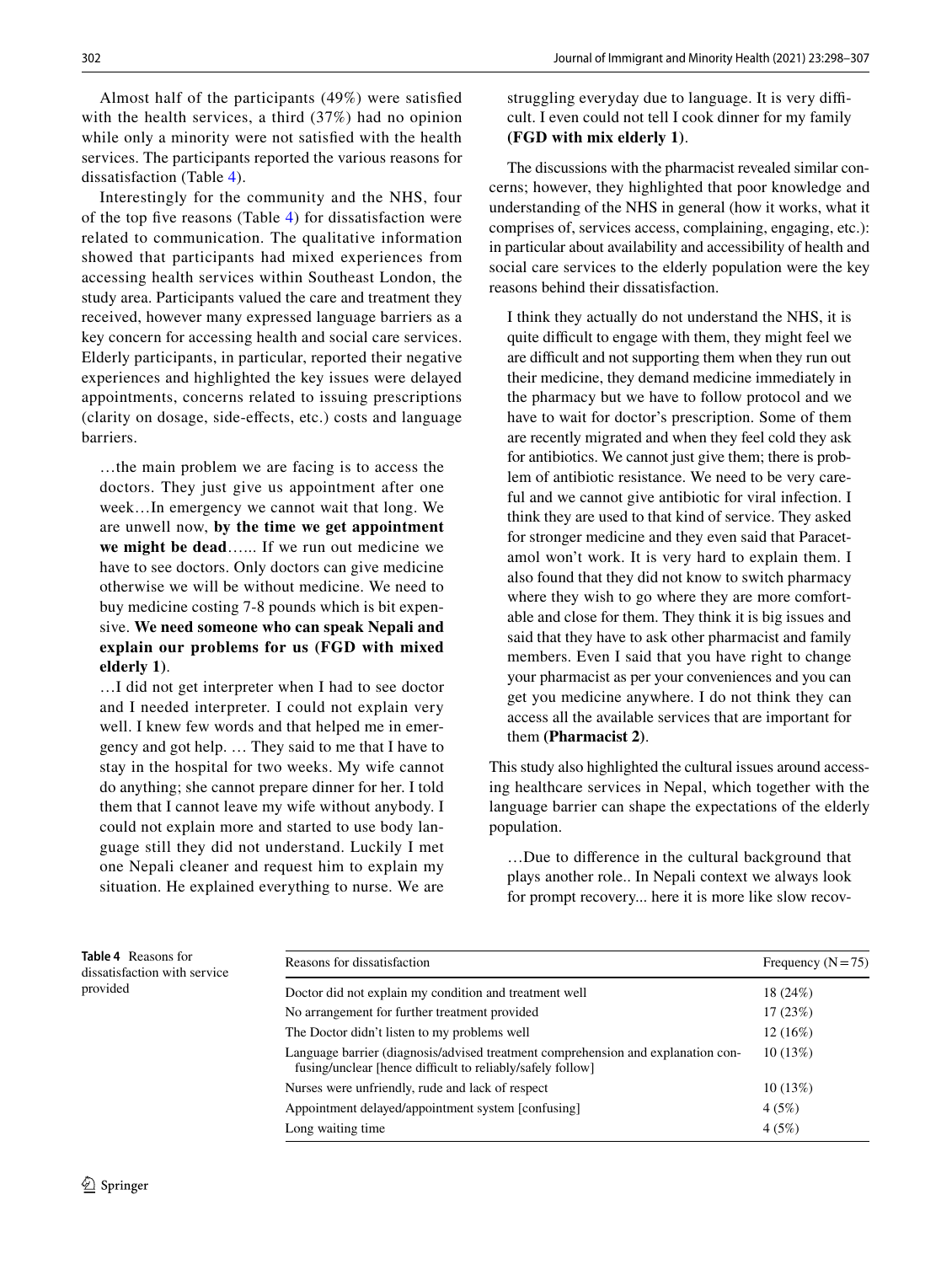ery and that may be the diference too .. the system is diferent here and so sometimes we do not wish to wait for longer and we feel more difficult about it which reminds us to think that it was better at home as you could get the service immediately whenever you want, if you pay money. With money you get any treatment at any time but here due to long queues there are waiting times" **(FGD with young male)**.

# **Sexual and Reproductive Health (SRH): A Cultural Taboo**

Most participants felt uncomfortable with the sexual and reproductive health section of the questionnaire. Only 6% reported to have sexual health problems and only 2% of participants (all males) reported having more than one sexual partner. The most common family planning method was the condom (77% of those who used any family planning method). Implant and the pill were also used, and only 1% was sterilised. All participants reported themselves as heterosexual: as academic research and diversity monitoring in the UK [Stonewall, etc.] and globally, indicates always at least 6% of the total population are LGBT, this fnding indicates fears for social and cultural reasons, even in the UK of UK Nepali LGBTs self-disclosing.

The qualitative interviews revealed that cultural issues, concerns about privacy-confidentiality, were barriers restricting discussion about and use of sexual and reproductive health services. Interviewing a pharmacist providing services to SE London Nepali community members highlighted cultural taboos and fear of disclosing confdential information about sexual health were the main reasons for low uptake:

…they are not using the sexual health services… Maybe due to cultural reasons and I think obviously when they see another Nepali that more at sometimes frighten them up… I know that Nepali community are quite close... when you are younger.. they have a different mentality.. they understand that they need to get something...they need to speak to someone then they will whereas I think elderly are a little bit more shy. Should you want to call it or uncomfortable actually.. aahh.. to speak to a Nepali personally about it… so it's a bit aged I think they can be a little bit uncomfortable **(Pharmacist 2)**.

An interview with a pharmacist also highlighted that lack of knowledge and ignorance were the main reasons for poor use of contraception.

…Mainly Nepali come and ask for abortion request and ask morning after pill. They come for treatment rather than prevention. They come too late; it would be

good if they use contraception in the beginning. Some of them come and asked for abortion places. They come very late and they do not know sexual health clinic. ..I do not think they have very good knowledge on these services **(Pharmacist 1)**.

#### **Mental Health and Wellbeing**

About 17% respondents reported to have experienced poor mental or emotional health in the last 12 months, particularly the elderly. Only 8% of total participants reported they were aware of local mental health support and services; however, the uptake of mental health services was very low. The FGDs revealed that economic hardship, family/relationship problems, language barriers, cultural diferences, feelings of loneliness and extreme weather in the UK were major reasons behind their poor mental wellbeing.

... elderly people are finding difficult to interact with others. Most of the elderly cannot speak English, they do not have families. They are very lonely. Another things, there is no living room to sit and talk to others and they do not have TV in the house too. There is nothing for them to entertain or spend their time **(Volunteer Social Worker)**.

The interviews with pharmacists highlighted underreporting of mental health issues due particularly to cultural taboos afecting the support they receive.

…we have not got people coming to us complaining mental health issues... I think it is bit difficult for them to admit their weakness. It may be due to their cultural things. … only mentioned about it when it is extreme case. It is only known when they attempted suicide and postpartum psychosis. It may be useful if they could use the services in early stage and they could not have reach to attempt suicide…they use services only when they are in crises and very last minute **(Pharmacist 1)**. …I think that mental health is a big issue... again it's that taboo... isn't it? They don't want to say there is something wrong or if they are depressed or ... they just don't want to admit it … is that strong heart? I think it's important that mental health because .... you don't want to go under depression and stuff like that ... it can be prevented **(Pharmacist 1)**.

# **Discussions**

To our knowledge, this study is frst of its kind to explore health and social care needs of Nepali communities in the UK. Understanding health and social care needs of migrant populations (especially mainly frst generation) is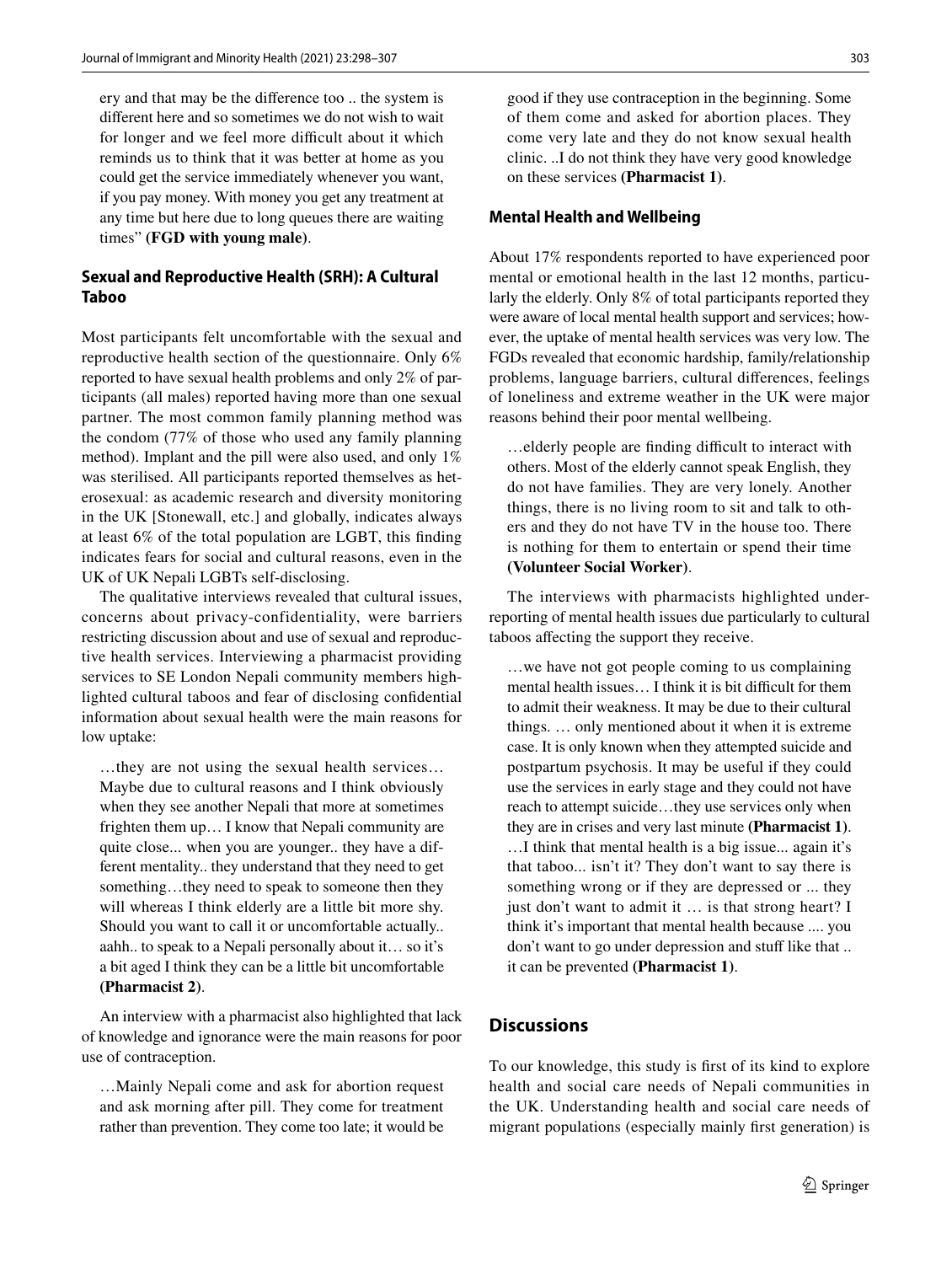an important to reduce health and social care inequalities [\[20,](#page-8-17) [21\]](#page-8-18). There are various social, cultural and lifestyle factors that determine health and wellbeing of the population [\[22](#page-8-19)]. This study demonstrated that the majority of the Nepali population, although in employment and well educated, have low income. Low income lead to adoption of and entrapment in poor lifestyles that eventually have negative impacts on health and wellbeing [[23](#page-8-20)] and worsened when compounded by the language barrier, especially for women and the elderly population. Poor English language skills act as major reallife barriers towards accessibility of health and social care services, including appropriate shelter.

Our study revealed the majority of Nepali older people lived in poor quality rented and shared accommodation due to lack of negotiating [language skill] ability to select appropriate accommodation or access council housing. Quality of housing is a fundamental for good physical health and mental wellbeing and essential for reducing health inequalities [[24](#page-8-21)]. Stress relating to having poor housing or rented accommodation and lack of housing arrangements from local authorities, possess signifcant health-harming risks for women, the elderly and those with long-term health conditions [[25](#page-8-22)]. Our study suggests that at the very least the housing section of the local council should assess whether or not housing is suitable for the elderly population or those with long-term health conditions. Likewise, the health and social care needs of the Nepali community need to be practically understood through engaging directly with local communities and NHS & local authority health and social care service providers. This must be seen from wider perspectives such as age, gender, sexual orientation (women & LGBTs face particular additional issues and challenges), degree of cultural acclimatisation and ease in understanding and communicating in English language.

As highlighted above, the lower socio-economic situation contributes towards poor lifestyles (as does experience of discrimination and marginalisation), as evident in this research, seen for example through the majority of the Nepali population having limited physical activity, with 'walking' being the preferred exercise choice. This study is consistent with studies conducted on other South Asian ethnic groups in England [[26\]](#page-8-23), Nepali males are more likely to go for gym and running in compared to female counterpart. It is interesting to note Nepali adults eat a more healthy diet in comparison to the UK average population. Our study found that over 50% of Nepali adults eat five or more portions of fruit and vegetable whereas only 26% of all adults eat five portions of fruit and vegetables per day in the UK [\[27\]](#page-8-24). Our study found a relatively higher proportion of UK Nepali consumed alcohol, smoked tobacco and raised concerns about the issues related to drug abuse, particularly among young people. Although two thirds of participants were currently drinkers, only a third recognised their alcohol intake level was harmful to their health. Males consumed higher amounts of alcohol compared to female counterparts, which is consistent with other communities [[28](#page-8-25)]; however, Nepali men in this study drink much higher (about 71%) than men from other communities and nationally (about 57%) in the UK (3). Alcohol use amongst the Nepali population is becoming very common [\[29](#page-8-26)]. Parajuli et al. [[30\]](#page-8-27)) argue that globalisation, Western consumer culture and economic liberalization have resulted in normalisation of alcohol usage within the wider Nepali society. The cultural acceptance of alcohol consumption within the Nepali community has created a blurred line between acceptable levels of drinking and excessive alcohol consumption [[31\]](#page-8-28). The main concerns are that the UK Nepali population members fail to correctly assess the health risk implications of their drinking habits.

Literature shows that minority ethnic groups in the UK are under-represented in seeking treatment and advice for drinking problems [[32\]](#page-8-29). Therefore, there is an urgent need for alcohol consumption risks awareness particularly among Nepali men, as alcohol-related death and disability is rising worldwide which is the eighth leading cause for death and fifth for disability  $[33]$  $[33]$ . We found the use of illegal drugs to be very low among our participants, although key health workers suggested it may be higher in the Nepali community than in the general community. This low number could be because of willingness to hide this habit from family, friends and society. The issues of alcohol consumption, smoking and drug abuse were in line with other deprived populations in UK, which meant the Nepali community requires comparable support to create awareness about these issues to safeguard young people from risky health-harming behaviour and the older population from poor health outcomes [[20\]](#page-8-17).

Chronic health conditions, such as cardiovascular disease, diabetes and asthma are most common health problems among the Nepali population in the UK, which is associated with lower socioeconomic status and poor lifestyle choices [\[34](#page-8-31)]. It is essential for those suffering from chronic health conditions to be aware of availability and accessibility of health and social care services. The majority of Nepali participants were registered with a GP, however, very few accessed these. Particularly, older people seem to access health and social care services rarely due to various barriers, some of which included the waiting time to see their GP, lack of knowledge about healthcare services, and language barriers [[35](#page-8-32)]. The findings suggest that the Nepali elderly population expected immediate access to NHS health services, which when found wonting, may have prompted them to self-medicate, ask friends or families for medicine or use *Ayurveda* medicine during sickness rather than waiting to see the GP. This shows poor knowledge and understanding about NHS services among the community in the UK, which is also demonstrated through the low uptake of screening services and travel vaccines [\[36](#page-8-33), [37](#page-8-34)]. Others who used health services expressed dissatisfaction about [NHS to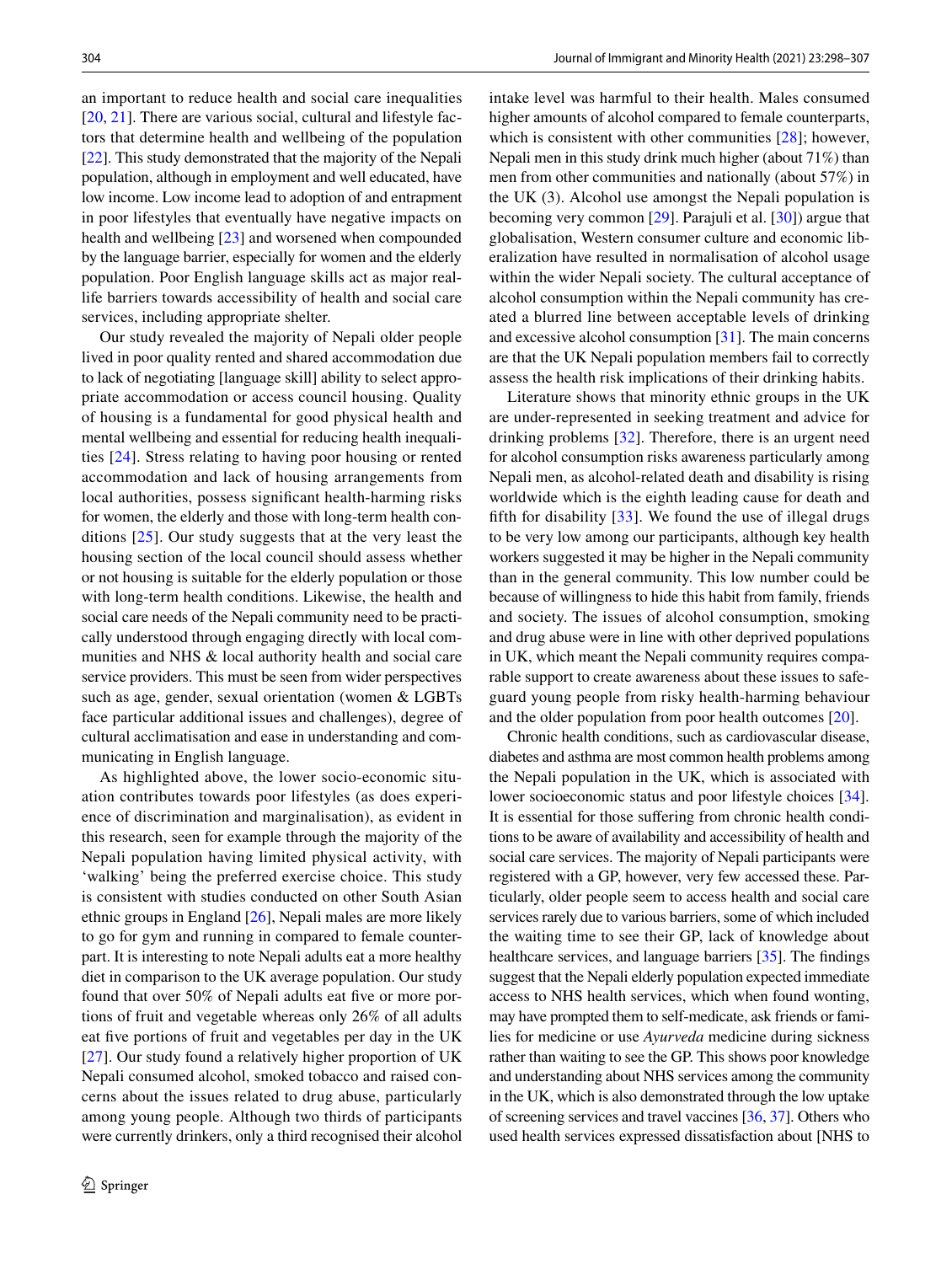community members] poor communication, often linked with language barriers and not uncommonly unfriendly behaviour from NHS administrative staf. This clearly indicates that the NHS Equality Delivery System (EDS) lacks effective implementation. Similarly, we found poor use of dental services among the Nepali community, as reported previously [\[7](#page-8-5)]. The barriers to NHS dental health services were mostly associated with lack of need and affordability of the dental care.

Our fndings confrm the Nepali community is unambiguously reluctant in sharing information about sexual and mental health wellbeing; clearly mirrored during interviews and FGDs with the participants. However, this is unsurprising as sex and sexuality are still considered taboo subjects in Nepali society [[11\]](#page-8-8). Sexual and mental health problems are complex and people from the South Asian community fear to disclose personal and confdential information to anyone whom they do not know [\[10](#page-8-35), [11](#page-8-8), [38](#page-8-36)]. This suggests the Nepali population may not seek sexual and mental health services within the community due to stigma and cultural taboos associated with revealing any sexual and reproductive health or mental health issues [\[8](#page-8-7), [39\]](#page-8-37).

However, the key health informants and the volunteer social workers highlighted that sexual, reproductive health and mental health issues were hidden within the Nepali community. Some participants who responded to the questionnaires and discussed about mental health issues associated the experience of poor mental health with social isolation and feeling of loneliness due to language barriers and cultural diferences, which is in line with other studies [[40,](#page-8-38) [41](#page-9-0)]. Actual or perceived mental health problems have negative impacts on how those community members associated or are appearing to be associated with such problems, are seen in the community with concomitant negative impacts on their status in the South Asian community [[42\]](#page-9-1), which may have discouraged Nepali people from utilising available mental and sexual health services. Jolly [[43](#page-9-2)] highlighted that UK healthcare providers had limited understanding about supporting mental health issues among Nepalese population (clearly this wont of knowledge will extend to the broader South Asian Community). Cultural integration and the issues of privacy and confdentiality, therefore, need to be considered while delivering services on these sensitive issues.

Our research indicates need for a community-wide educational initiative intervention creating awareness about the structure of health and social care services, on the uses of those services, with a lead by and support from national organisations like Public Health England and NHS England in partnership with the Nepali community, required to deliver culturally-sensitive health and social care services to community members in the UK, helping thereby to promote awareness about their physical and mental health issues and well-being. It should further include appropriate support for UK Nepali lesbians, gays, bi-sexual and transgender people (LGBT) who

are a needful, yet as our research showed, invisible population in the community, with particular vulnerabilities, and needs relating to sexual and mental health.

## **Conclusion**

With the growing Nepali community in the UK, understanding community members' health and social care needs is essential to reduce health and social care inequalities in the UK. There are many socio-cultural and language issues that impact at practical level health/medical and social care provision levels in the Nepali community, particularly among its elderly population, impeding health and social care service uptake by Nepali community. In the area of mental health and sexual health there are cultural taboos which makes it difficult for Nepali migrants to disclose for example issue about sex or sexuality or talk about mental health problems. In order to tackle health inequalities to improve health and wellbeing of Nepali population, overcoming the language barrier is a frst step to improve access to available health and social care services. Importantly, lifestyle related issues such as high consumption of alcohol and tobacco consumption is another issue that should be studied in detail to understand the impact of alcohol and tobacco consumption on individual health and impact on society.

**Acknowledgements** We would like to thank Prof. Bhimsen Devkota for his expert advice and thank all participants for their time.

**Authors Contributions** Bibha Simkhada led the research project, analysed qualitative data and drafted paper, Yagya Murti Bhurtyal analysed survey data, Edwin van Teijlingen supervised overall research project and contributed in qualitative data analysis, Rajeeb Kumar Sah involved in data collection and transcribing, Alan Mercel-Sanca supported in management of the project and proofread the paper and Pramod Regmi supported in enclosing the draft paper.

**Funding** This research was funded by the Big Lottery Fund and supported by Bournemouth University, and the UK-Nepal Friendship Society (UKNFS).

#### **Compliance with Ethical Standards**

**Conflict of interest** The authors declare that they have no competing interests.

**Ethics Approval and Consent to Participate** Ethical approval was obtained from Bournemouth University and individual informed consent was obtained prior to survey participation and interviews.

**Open Access** This article is licensed under a Creative Commons Attribution 4.0 International License, which permits use, sharing, adaptation, distribution and reproduction in any medium or format, as long as you give appropriate credit to the original author(s) and the source, provide a link to the Creative Commons licence, and indicate if changes were made. The images or other third party material in this article are included in the article's Creative Commons licence, unless indicated otherwise in a credit line to the material. If material is not included in the article's Creative Commons licence and your intended use is not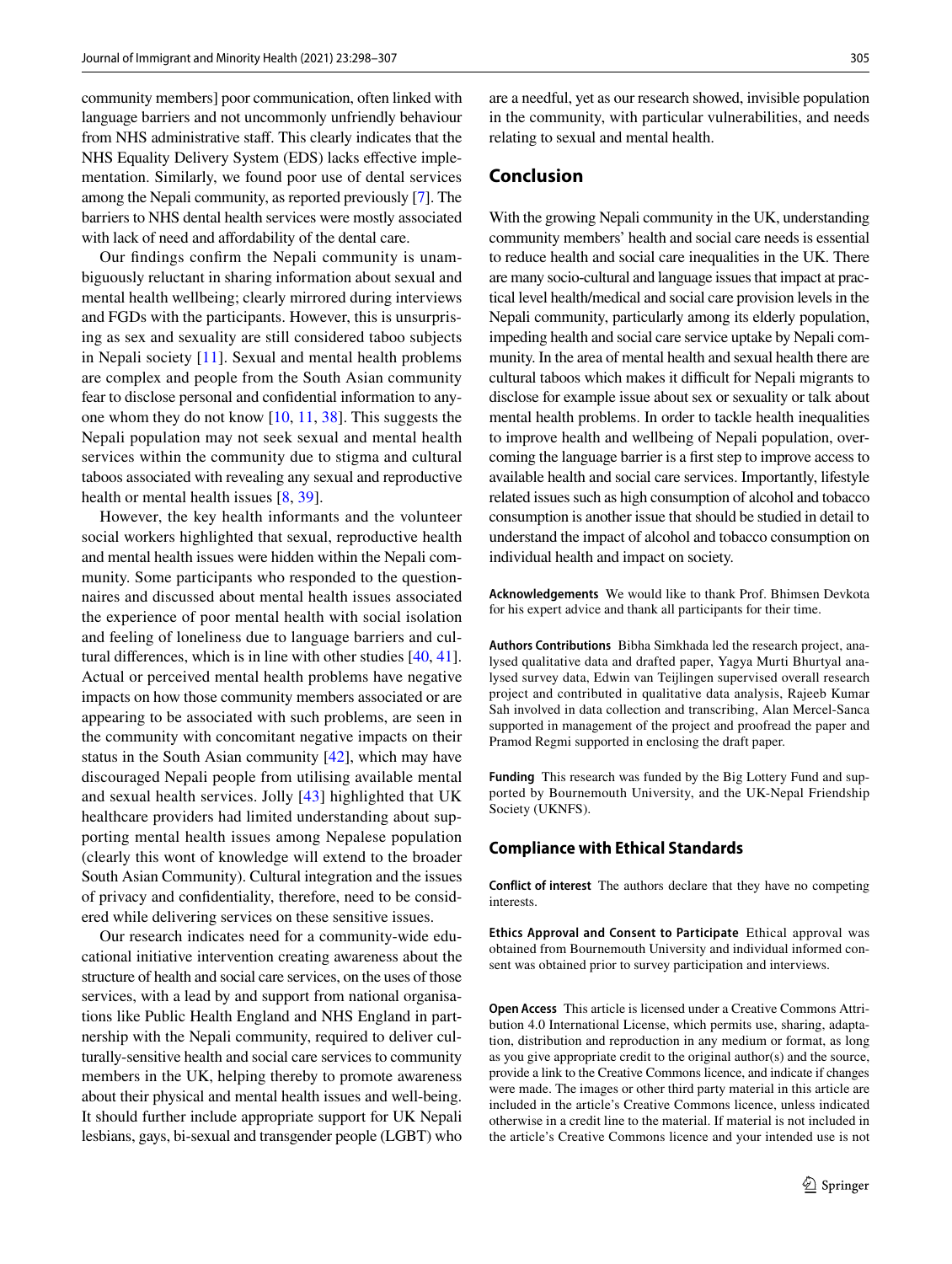permitted by statutory regulation or exceeds the permitted use, you will need to obtain permission directly from the copyright holder. To view a copy of this licence, visit <http://creativecommons.org/licenses/by/4.0/>.

## **References**

- <span id="page-8-0"></span>1. Gellner D, Hausner S, Shrestha B. Buddhist, Hindu, Kirati, or Something Else? Nepali Strategies of Religious Belonging in the UK and Belgium. In: Gallo E, editor. Migration and Religion in Europe: Comparative Perspectives on South Asian Experiences. London: Routledge; 2014. p. 145–168.
- <span id="page-8-1"></span>2. House of Commons. The rights of Gurkhas to settle in the UK. London: The Stationery Office Limited; 2008.
- <span id="page-8-2"></span>3. Office for National Statistics (ONS). Population of the UK by country of birth and nationality: January to December 2017. England: ONS; 2018.
- <span id="page-8-3"></span>4. Adhikari KP. Nepalis in the United Kingdom: An overview. Reading: Centre for Nepal Studies United Kingdom (CNSUK), 2012; 9937243823.
- <span id="page-8-4"></span>5. Sims J. Soldiers, Migrants and Citizens-The Nepalese in Britain. London: The Runnymede Trust; 2008.
- <span id="page-8-6"></span>6. Casey M. Health needs assessment of the Nepali community in Rushmoor. Hampshire: National Health Service; 2010.
- <span id="page-8-5"></span>7. Adhikary P, Simkhada PP, Van Teijlingen ER, Raja AE. Health and lifestyle of Nepalese migrants in the UK. BMC Int Health Human Rights. 2008;8(1):6.
- <span id="page-8-7"></span>8. Thake A. Factors infuencing beliefs about mental health diffculties and attitudes towards seeking help amongst Nepalese people in the United Kingdom. England: University of Hertfordshire; 2014.
- 9. Upadhya B. How do young Nepalese people living in the UK make sense of mental health and problems of mental health: a qualitative exploration. Surrey: University of Surrey; 2015.
- <span id="page-8-35"></span>10. Sah LK, Burgess RA, Sah RK. 'Medicine doesn't cure my worries': Understanding the drivers of mental distress in older Nepalese women living in the UK. Global Public Health. 2018;5:e36.
- <span id="page-8-8"></span>11. Sah RK. Positive sexual health: an ethnographic exploration of social and cultural factors afecting sexual lifestyles and relationships of Nepalese young people in the UK. England: Canterbury Christ Church University; 2017.
- <span id="page-8-9"></span>12. Greenwich NHS. Greenwich Joint Strategic Needs Assessment: An Update for 2012 of the Impact of Deprivation on Health and Well-Being in Greenwich. Greenwich: NHS; 2012.
- <span id="page-8-10"></span>13. Creswell JW, Clark VLP. Designing and conducting mixed methods research. London: Sage Publications; 2017.
- <span id="page-8-11"></span>14. Tariq S, Woodman J. Using mixed methods in health research. J R Soc Med Short Rep. 2013;4(6):1–8.
- <span id="page-8-12"></span>15. van Teijlingen E, Simkhada B, Porter M, Simkhada P, Pitchforth E, Bhatta P. Qualitative research and its place in health research in Nepal. Kathmandu Univ Med J. 2011;36(4):301–5.
- <span id="page-8-13"></span>16. DiCicco-Bloom B, Crabtree BF. The qualitative research interview. Med Educ. 2006;40(4):314–21.
- <span id="page-8-14"></span>17. van Teijlingen E, Pitchforth E. Focus group research in family planning and reproductive health care. BMJ Sex Reprod Health. 2006;32(1):30–2.
- <span id="page-8-15"></span>18. Attard A, Coulson NS. A thematic analysis of patient communication in Parkinson's disease online support group discussion forums. Comput Hum Behav. 2012;28(2):500–6.
- <span id="page-8-16"></span>19. Bryman A. Integrating quantitative and qualitative research: how is it done? Qual Res. 2006;6(1):97–113.
- <span id="page-8-17"></span>20. Public Health England. Public Health Outcomes Framework: Health Equity Report, Focus on ethnicity. England: Public Health England; 2017.
- <span id="page-8-18"></span>21. Close C, Kouvonen A, Bosqui T, Patel K, O'Reilly D, Donnelly M. The mental health and wellbeing of frst generation migrants: a systematic-narrative review of reviews. Glob Health. 2016;12(1):47.
- <span id="page-8-19"></span>22. Marmot M, Allen J, Goldblatt P, Boyce T, McNeish D, Grady M. Fair society, healthy lives. England. 2010.
- <span id="page-8-20"></span>23. Nazroo JY. The structuring of ethnic inequalities in health: economic position, racial discrimination, and racism. Am J Public Health. 2003;93(2):277–84.
- <span id="page-8-21"></span>24. Royal College of Nursing. Health inequalities and the social determinants of health. England: RCN; 2012.
- <span id="page-8-22"></span>25. Pevalin DJ, Taylor MP, Todd J. The dynamics of unhealthy housing in the UK: A panel data analysis. Housing Studies. 2008;23(5):679–95.
- <span id="page-8-23"></span>26. Bhatnagar P, Townsend N, Shaw A, Foster C. The physical activity profles of South Asian ethnic groups in England. J Epidemiol Community Health. 2016;70(6):602–8.
- <span id="page-8-24"></span>27. Digital NHS. Health Survey for England 2016: Summary of key fndings. London: NatCen Social Research & Research Department of Epidemiology and Public Health; 2017.
- <span id="page-8-25"></span>28. Wilsnack RW, Wilsnack SC, Kristjanson AF, Vogeltanz-Holm ND, Gmel G. Gender and alcohol consumption: patterns from the multinational GENACIS project. Addiction. 2009;104(9):1487–500.
- <span id="page-8-26"></span>29. Dhital R, Subedi G, Gurung YB, Hamal P. Alcohol and Drug Use un Nepal. Kathmandu: Child Workers in Nepal Concerned Centre (CWIN); 2001.
- <span id="page-8-27"></span>30. Parajuli VJ, Macdonald S, Jimba M. Social–contextual factors associated with alcohol use among adolescents of traditional alcohol user and nonuser ethnic groups of Nepal. J Ethn Subst Abuse. 2015;14(2):151–65.
- <span id="page-8-28"></span>31. Rai H. Nepal's anonymous alcoholism. Nepali Times, 27 Dec 2002–02 Jan 2003. 2002
- <span id="page-8-29"></span>32. Bayley M, Hurcombe R. Drinking patterns and alcohol service provision for diferent ethnic groups in the UK: a review of the literature. Ethnicity and Inequalities in Health and Social Care. 2011;3(4):6–17.
- <span id="page-8-30"></span>33. Arie S. Problem drinking is rising among England's well educated women. BMJ. 2015;350:h2610.
- <span id="page-8-31"></span>34. Balluz LS, Okoro CA, Mokdad A. Association between selected unhealthy lifestyle factors, body mass index, and chronic health conditions among individuals 50 years of age or older, by race/ ethnicity. Ethn Dis. 2008;18(4):450–7.
- <span id="page-8-32"></span>35. Scheppers E, van Dongen E, Dekker J, Geertzen J, Dekker J. Potential barriers to the use of health services among ethnic minorities: a review. Fam Pract. 2006;23(3):325–48.
- <span id="page-8-33"></span>36. Thomas VN, Saleem T, Abraham R. Barriers to efective uptake of cancer screening among Black and minority ethnic groups. Int J Palliat Nurs. 2005;11(11):562–71.
- <span id="page-8-34"></span>37. Johnson CE, Mues KE, Mayne SL, Kiblawi AN. Cervical cancer screening among immigrants and ethnic minorities: a systematic review using the Health Belief Model. J Lower Gen Tract Dis. 2008;12(3):232–41.
- <span id="page-8-36"></span>38. Gilbert P, Bhundia R, Mitra R, McEwan K, Irons C, Sanghera J. Cultural diferences in shame-focused attitudes towards mental health problems in Asian and non-Asian student women. Ment Health Religion Cult. 2007;10(2):127–41.
- <span id="page-8-37"></span>39. Regmi P, Simkhada P, van Teijlingen E. Sexual and reproductive health status among young peoples in Nepal: opportunities and barriers for sexual health education and services utilization. Kathmandu Univ Med J. 2008;6(2):1–5.
- <span id="page-8-38"></span>40. Maneze D, Everett B, Kirby S, DiGiacomo M, Davidson PM, Salamonson Y. 'I have only little English': language anxiety of Filipino migrants with chronic disease. Ethn Health. 2016;21(6):596–608.